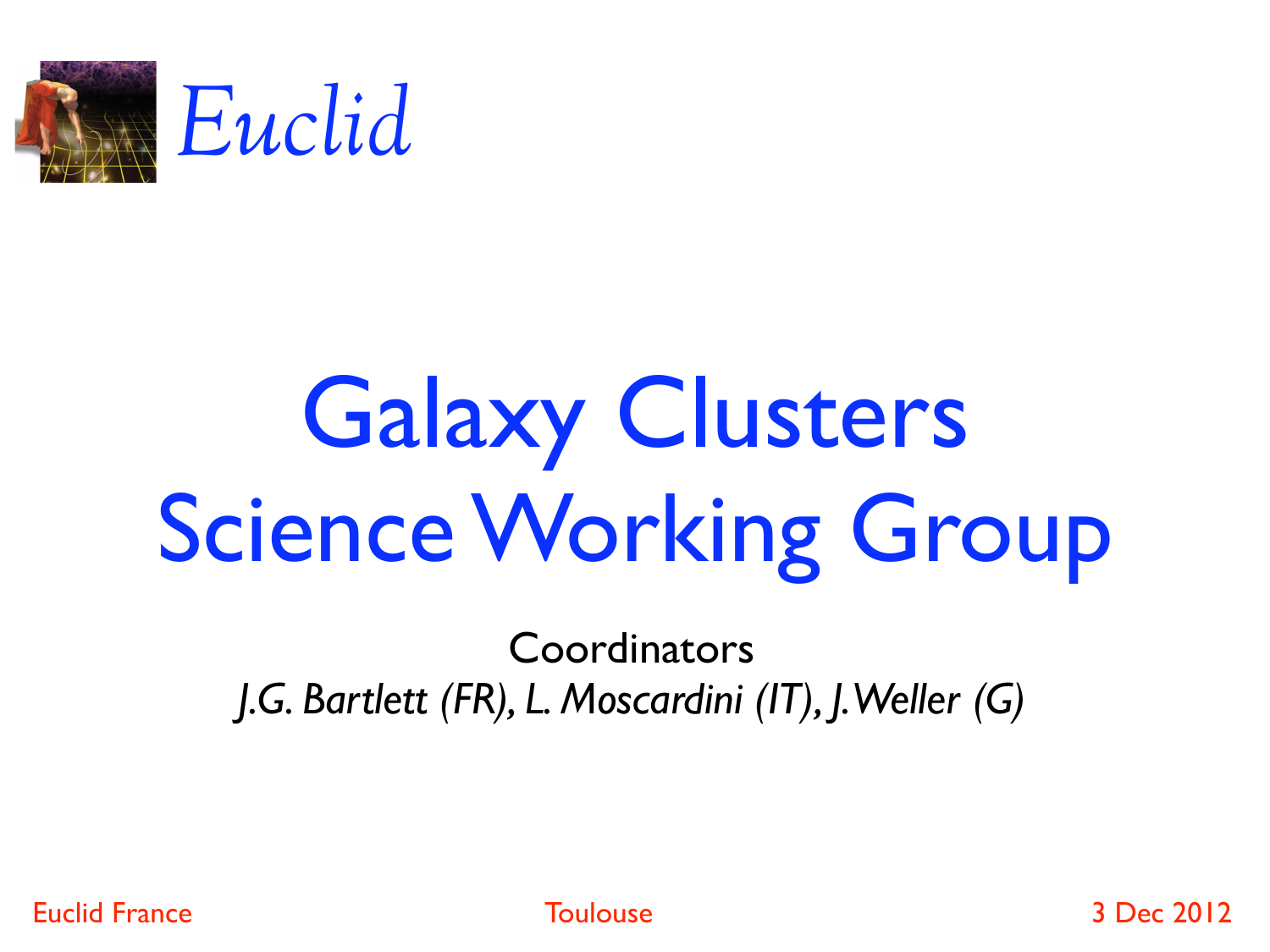

### Les amas dans Euclid

#### La cosmologie

une sonde *secondaire* de l'énergie noire & de la gravité modifiée

#### **Legacy Science**

la structure des halos massifs

- les galaxies dans les environnements denses
- la combinaison multi-longeur d'ondes
- Les points forts d'Euclid
	- les masses par weak-lensing
	- les études à haut z (i.e., z≥1)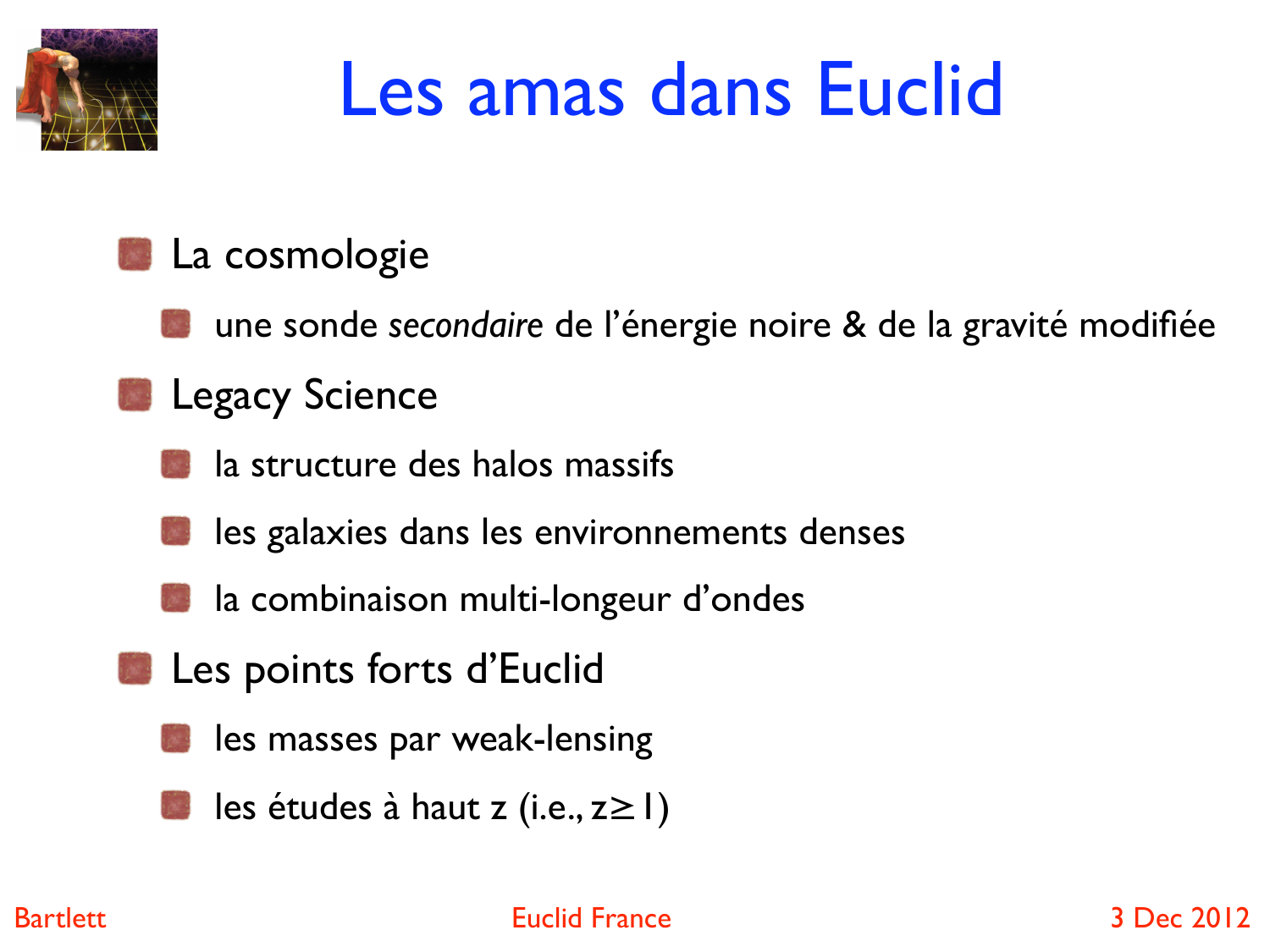

## Galaxy Cluster SWG

### **95 membres**

- analyses scientifiques (cosmologie et legacy)
- définition des *requirements* pour le segment sol (SGS)
	- une partie du *Legacy Science Requirements Document*
- définition des work packages (WPs) en cours
- teleconférences : 2 fois par mois, jointe avec SGS/Cluster WPs
- session jointe SWG-SGS/Cluster: Leiden,13-15 mai 2013
- REDMINE: http://euclid.roe.ac.uk/projects/cgswg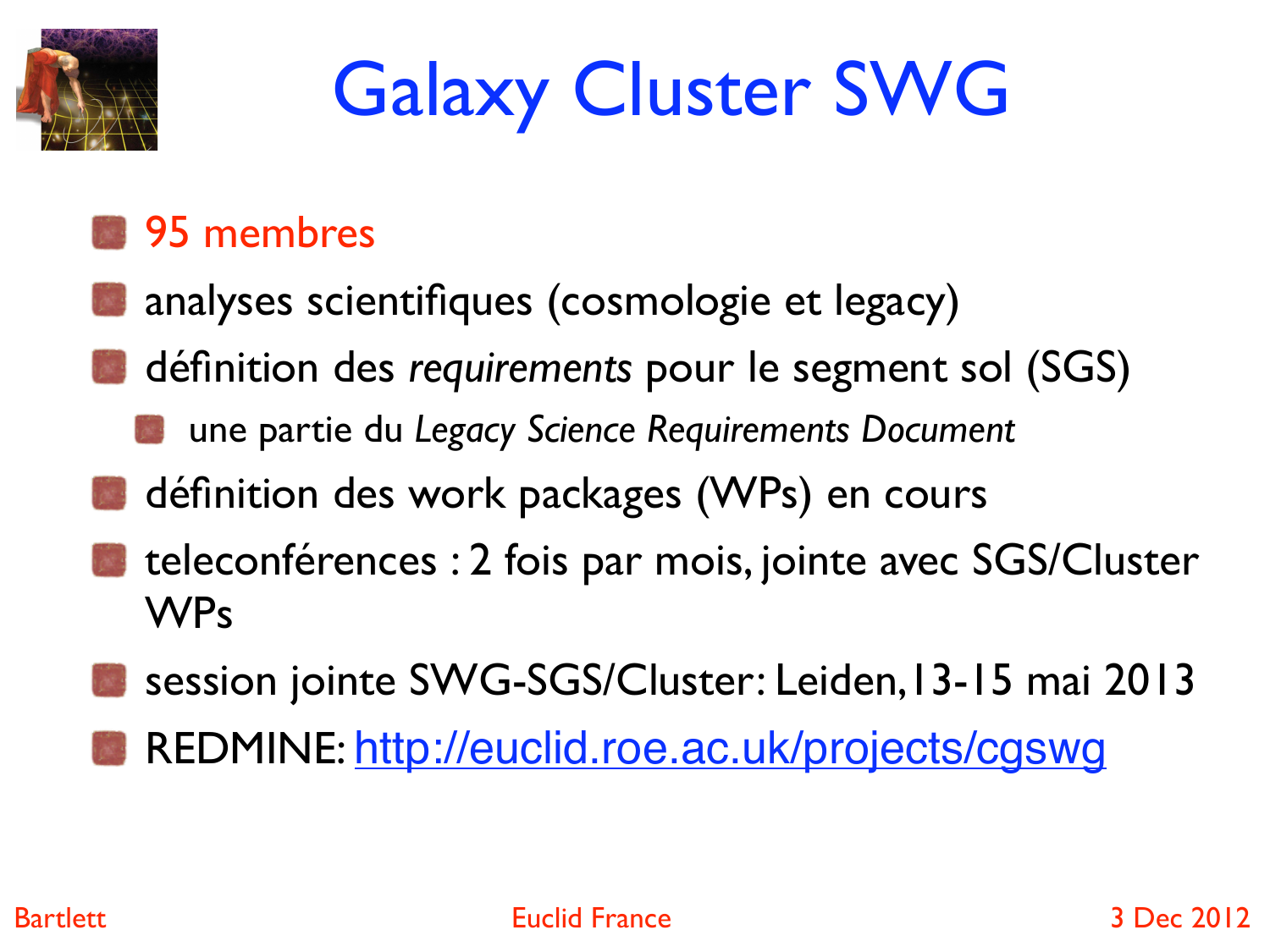

## SGS: OU-LE3 Cluster WPs

- Implémentation : A. Biviano (IT), S. Maurogordato (FR) : 46 membres
- Validation : R. Pelló (FR), T. Giannantonio (G) : 19 membres
- **8** membres hors SWG
- le développement d'algorithms selon les requirements
- la livraison des algorithms aux Science Data Centers (SDC) pour implémentation dans le pipeline
- la participation aux work packages est ouverte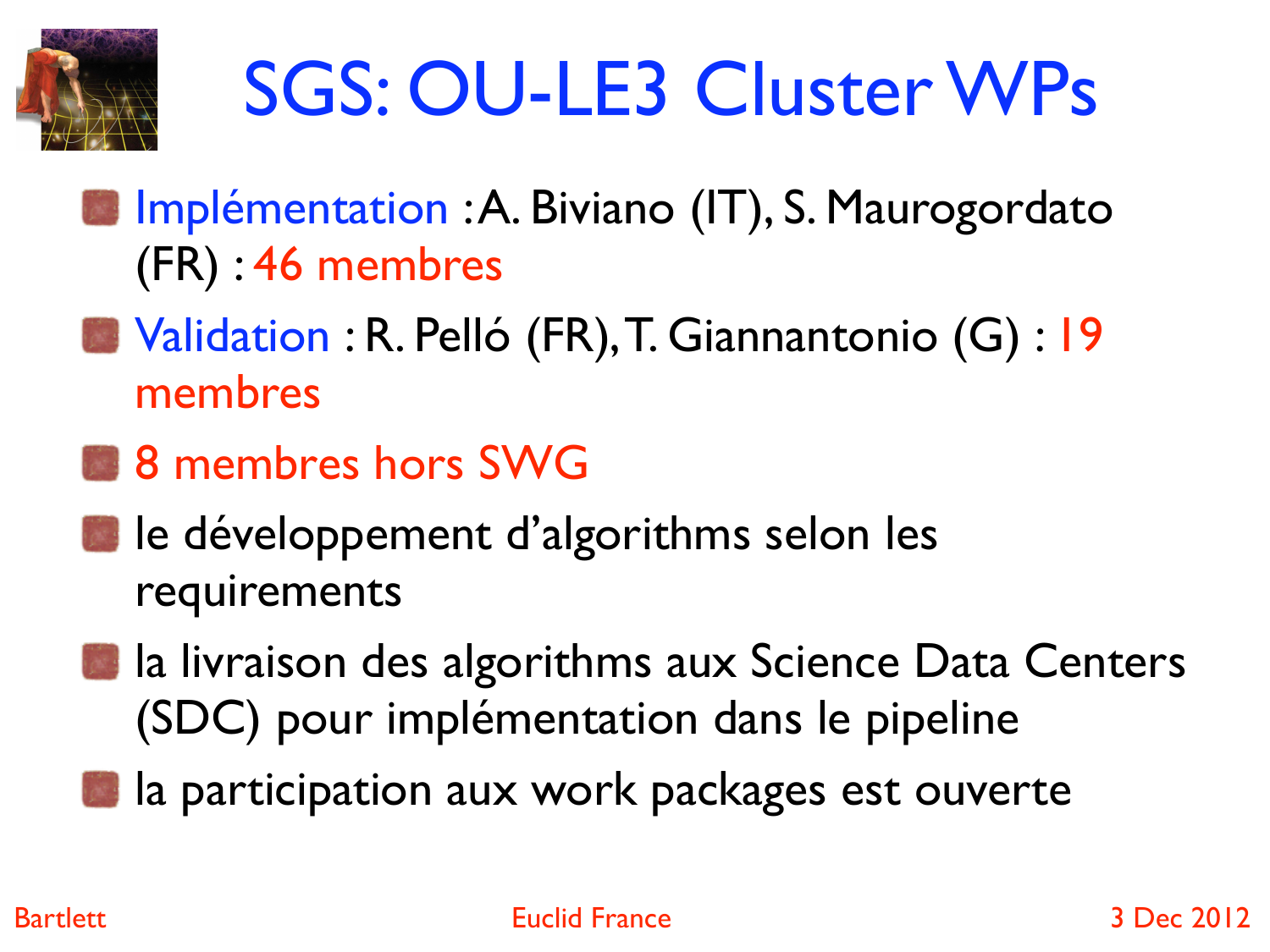

## Distribution en France

### **Marseille: 4**

- Adami, Jullo, Kneib, Limousin
- **Nice : 4**

Benoist, Ferrari, Maurogordato, Slezak

- **Paris : 13** 
	- APC : Bartlett
	- CEA/Irfu : Kilbinger, Melin, Pierre, Pratt
	- IAS : Aghanim, Douspis, Langer
	- IAP : Durret
	- Obs/GEPI : Mei, Huertas-Company, Shankar
	- Obs/LUTH : Corasaniti

### **Toulouse: 5**

Blanchard, Cabanac, Pelló, Pointecouteau, Soucail

#### Bartlett 3 Dec 2012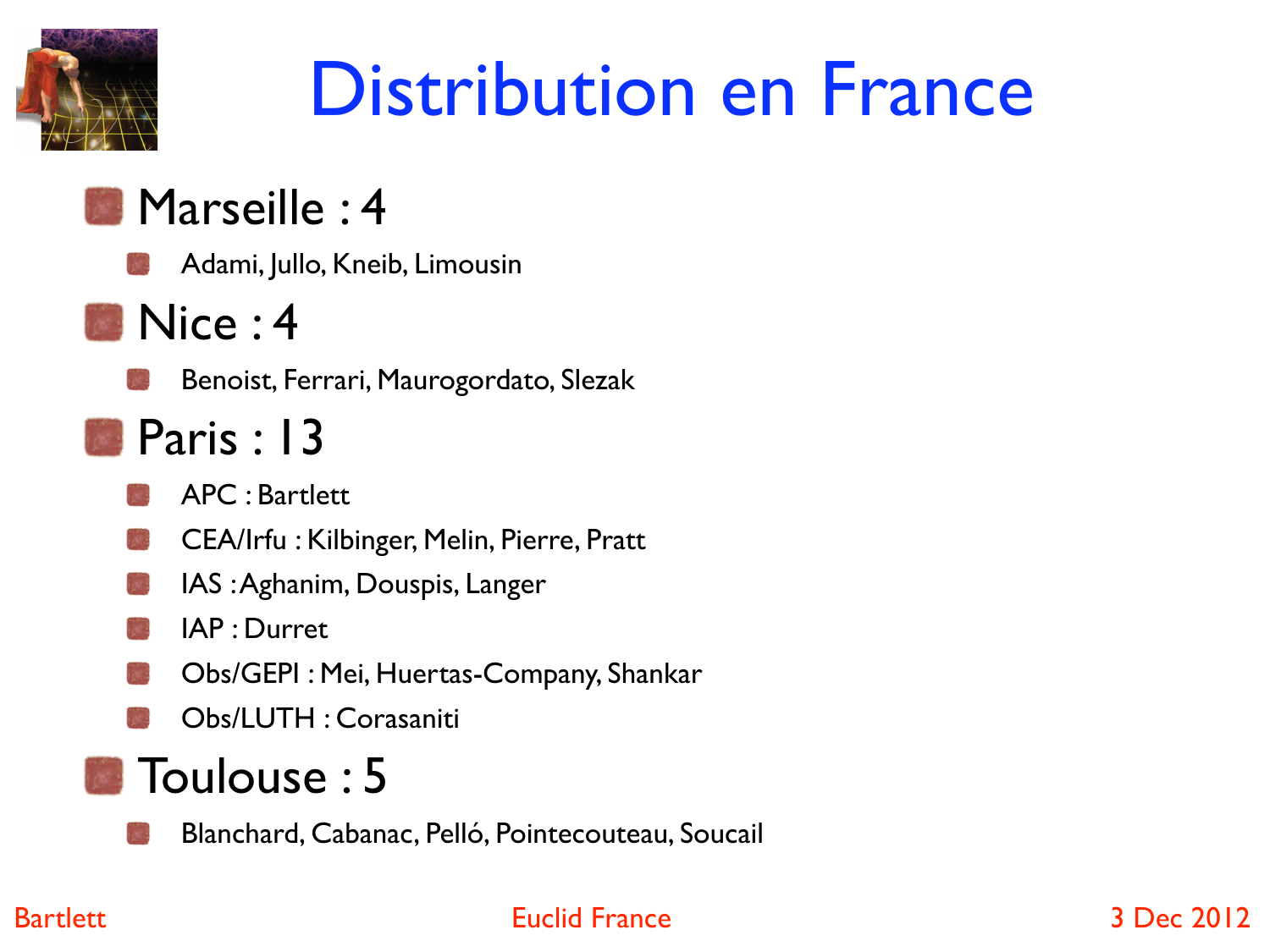#### $\mathcal{D}_{\mathcal{A}}^{(n)}$  ,  $\mathcal{D}_{\mathcal{A}}^{(n)}$  ,  $\mathcal{D}_{\mathcal{A}}^{(n)}$  $\mathbb{R}$  $\mathcal{L}_\mathcal{S}$  and  $\mathcal{L}_\mathcal{S}$  and  $\mathcal{L}_\mathcal{S}$  and  $\mathcal{L}_\mathcal{S}$  and  $\mathcal{L}_\mathcal{S}$  and  $\mathcal{L}_\mathcal{S}$ Cluster Detection



NIP most efficient: over-densities in photo-z space

Bartlett **Euclid France** Euclid France **3 Dec 2012**  $\mathsf{Bartlett}$  Euclid France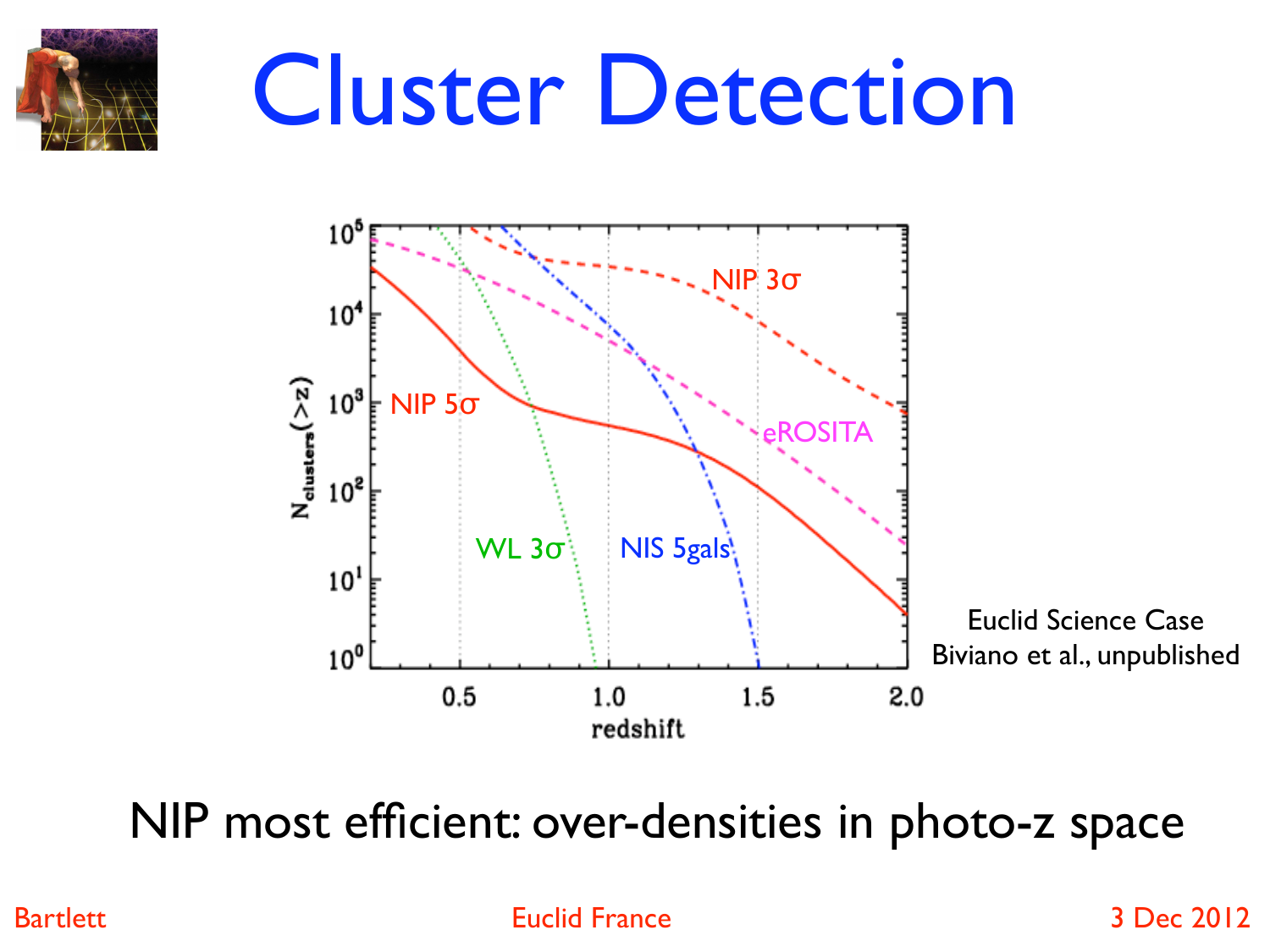

# Euclid Cluster WL Mass

### Shape noise only



Bartlett **Euclid France** Euclid France **3 Dec 2012**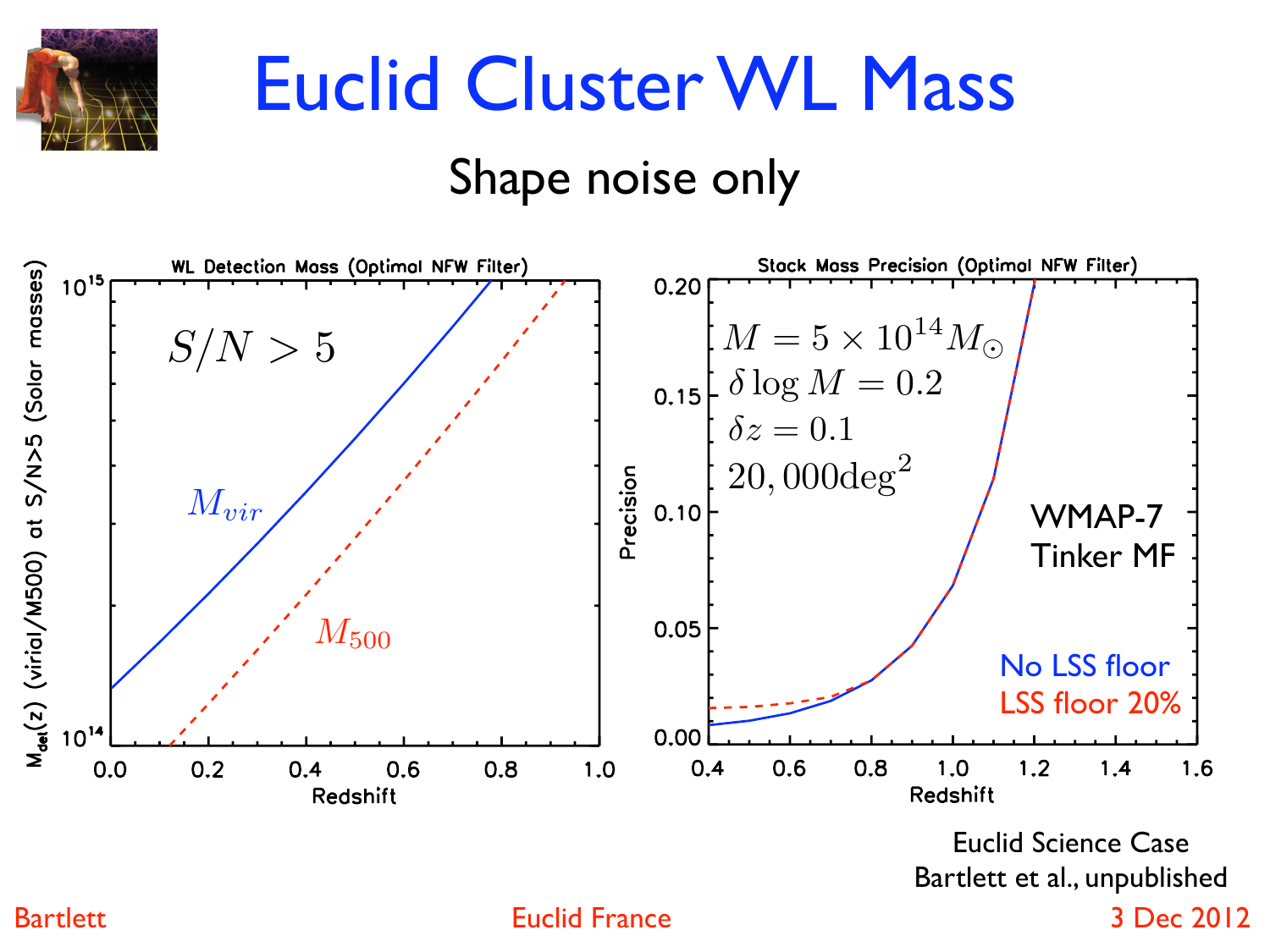



#### $G_{112}$  $G_{23}$  $G_{34}$  $G_{45}$  $G_{56}$  $G_{66}$  $G_{76}$ Euclid Red Book

Bartlett 3 Dec 2012 *QRS#%1(\*&@'(%'#%1()19:/#&(#)>'#G34I#35H"#T&8>)#45('C<#)>'#U!#%1(/):5&()/#1(#)>'#\*9(%)&1(#3G6H#45:5A')':&/'@#,D#G34I#35H#* **5/2/20/2016:00:00 B8:10:00 G8:10:00 G8:10:00 G8:10:00 G9:10:00 G9:20 G9:20** SPCC 20:20